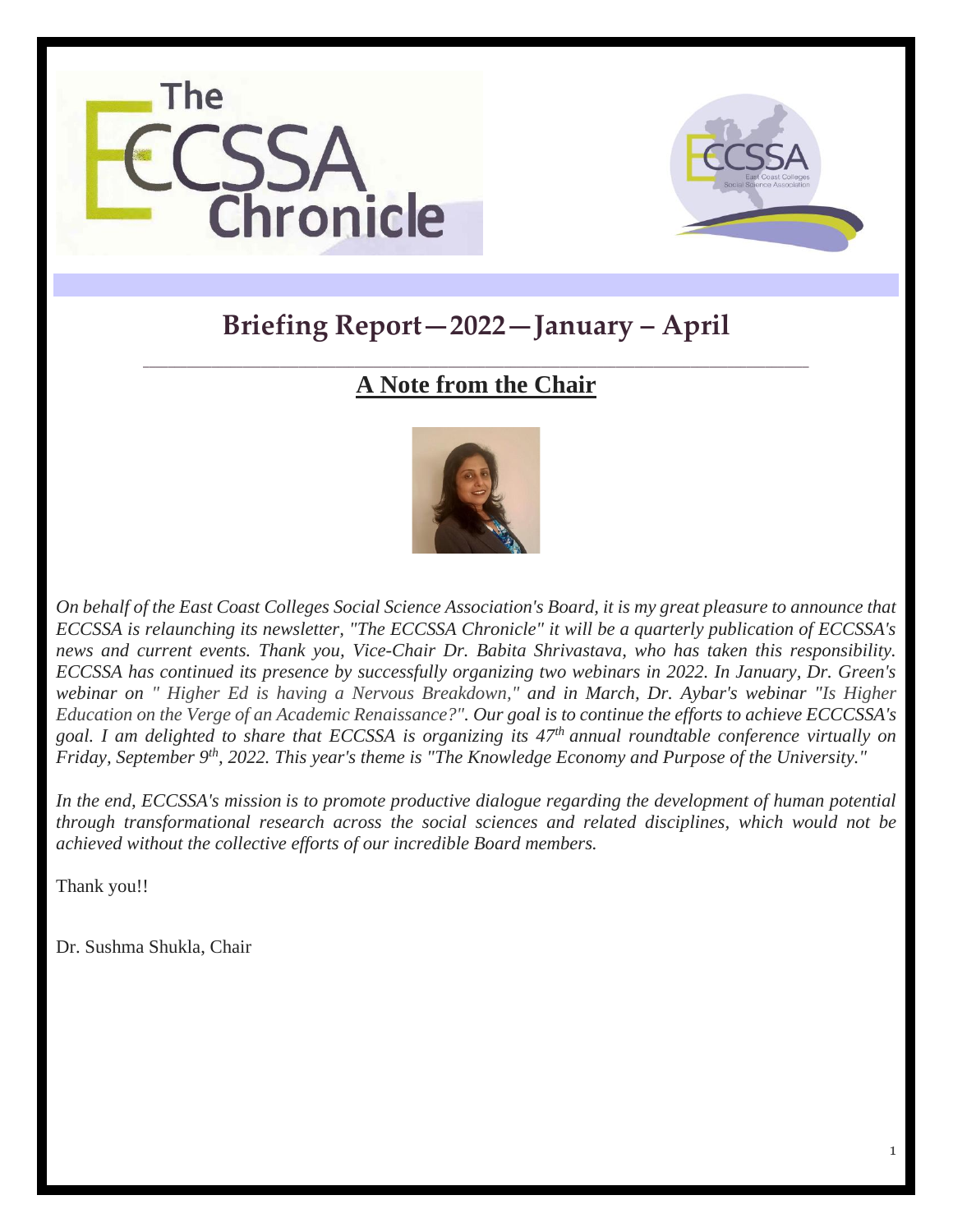# **SUMMARY OF COLLOQUIUMS**

## **The Archaeology of Racism**

#### **By Dr. Stanton Green**

"Americans continue to wrestle with issues of race and racism at many levels. I am not writing this article to argue whether racism does or does not exist in the United States. It is clear to me that it does. Nor am I not going to enter the Critical Race Theory debate. Again, it is clear to me that racism is a part of the founding of US history and that we need to accept that. At the same time, I do not believe that portraying contemporary white Americans as a group as fragile, guilty, or oppressive is unproductive. My goal is to contribute to the discussion of how we can 'see' racism through archaeology in ways that help us mitigate it through critical and civil public discourse conversation.

The societal impacts of racism have most often been approached through statistical and historical analyses of such things as wealth differential (Greason 2012)[1], differential police treatment (Grabner 2019)[2], red-lining residential patterns (Greason 2020)[3], and educational inequity (Bellfield 2021)[4]. All of these explicate societal patterns of white European American immigrants' advantage over other racial communities[5] in what many call institutional racism. I would like to pivot the argument a bit by taking on the question of how an archaeological viewpoint allows us to 'see' how deeply imbued racism is in American culture. To illustrate this assertion, I present several experiences where my archaeological research brought me in touch with experiences with the public that have revealed the deep roots of racism in the public narrative of American culture and history. Simply put, as an archaeologist, I have observed racism through the stories people tell of their past. This type of qualitative examination as a listener to and reader of stories complements the quantitative studies of the racial divide in our nation. These stories provide powerful insights into how American think (or don't think) about race. And as such, they can bring us to some new pathways toward mitigating (I hesitate to use the word eliminate) racial discrimination.

I begin by describing several professional experiences that revealed racism through my everyday interaction with students and other members of the public as I researched and taught history and archaeology in Massachusetts and South Carolina, a northern state and a southern state, and in today's parlance, a blue state, and a red state. I will follow this with some concluding remarks. Following Robert Bly (1996)[6], I consider Culture to be a story that narrates a community's commonheld beliefs and values. As such, publicly told stories to reveal culture.

In most cases, there was no intent by the person with whom I was interacting to express a discriminatory attitude or action. Rather, the story revealed racial discrimination through its telling. Although I understand that these stories add up to an anecdotal demonstration, I would challenge readers to do two things while you are reading these stories. First, please do not immediately jump to the argument that the communities and individuals described were not revealing racism because they did not intend to be racist. Behaviors do not require intent to have racist consequences. Second, consider Casey's (ms.) notion that lived experience, often expressed through storytelling, can be a form of inter-subjective learning.[7] Most generally, please reflect on Appiah's position that discussing "(l)live experience should not be used to end conversations, but to begin them." [8]

To continue reading this on his online newsletter, please g[o here.](https://stantonwgreen.substack.com/p/the-archaeology-of-racism?r=4xbp4&s=w&utm_campaign=post&utm_medium=web) To read another of Dr. Green's articles, please go [here.](https://stantonwgreen.substack.com/p/acting-for-the-public-good-is-not?r=4xbp4&s=w&utm_campaign=post&utm_medium=email)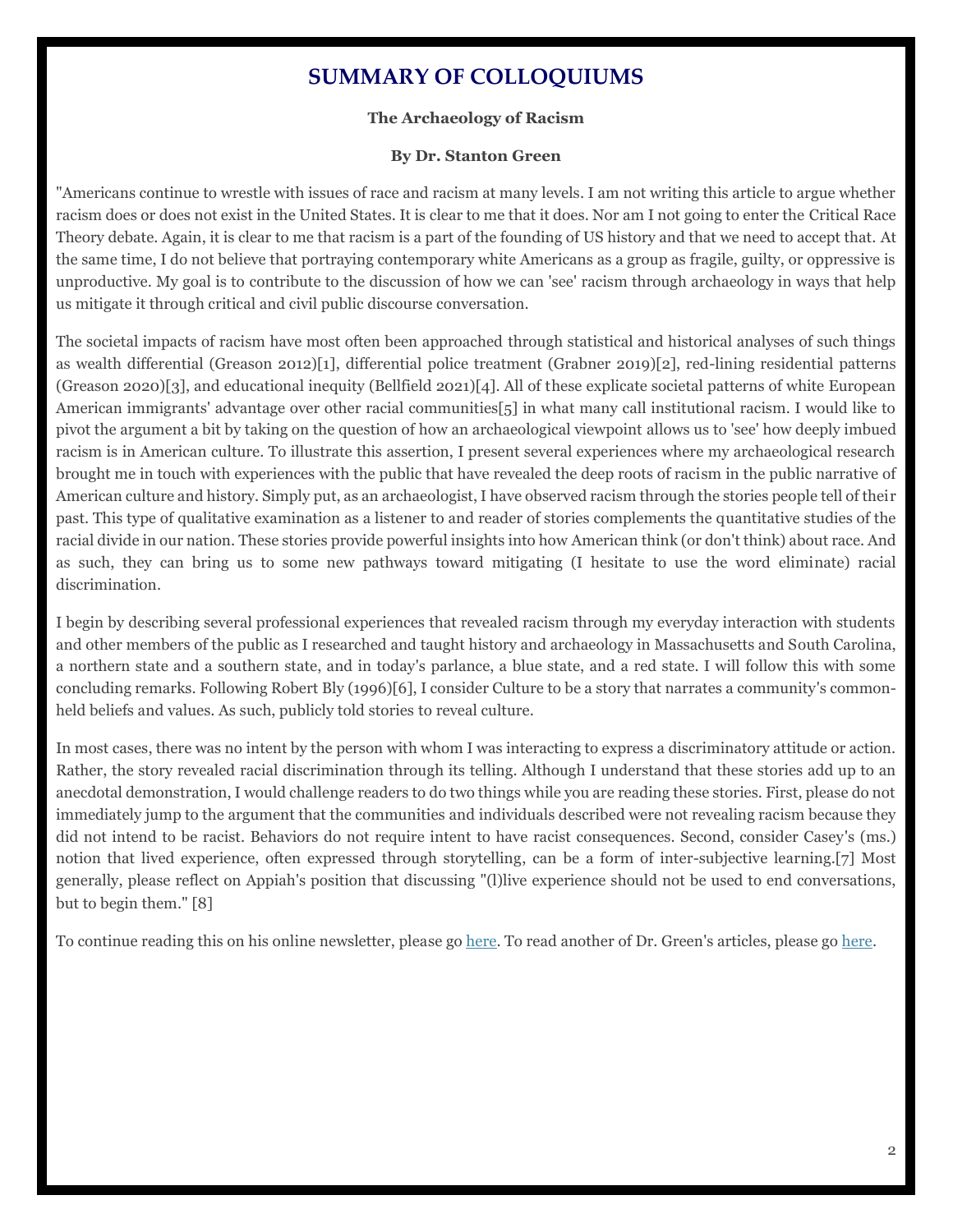## **Is Higher Education on the Verge of an Academic Renaissance?**

#### **By Dr. Jose Aybar**

Is Higher Education on the Verge of an Academic Renaissance? Is the question posed by Dr. Jose Aybar on the ECCSSA Colloquium delivered on March 25th, 2022. The webinar developed three major themes: a model based on the major characteristics of the Renaissance; the current dissonance in higher education regarding academics, and a systems approach describing the convergence of academic forces to create a new status quo.

The Renaissance is a historical period between 1347 and the 1700's. It was a period of significant societal upheaval, chaos in terms of the aftermath of wars, and of great innovation. It was a transformative period resulting from mass migrations, global exploration, and discovery, and the transfer of knowledge. It was a period marked by creativity and the challenge of the very underpinnings of society and the challenge to the supremacy of Catholic dogma.

Prominent among the five major characteristics describing the Renaissance, Dr. Aybar posits three that were critical: increased interactions between cultures, technological innovation, and the impact of conflict and death. The comparison between these characteristics eschews significant parallels to those that have occurred in the last two centuries.

The Renaissance saw significant interaction among cultures resulting from the aftermath of the Crusades, the wars between evolving nation-states in Europe (particularly in Italy), and the result of exploration and discovery of the New World. It saw the development of the printing press, the evolution of the application of gunpowder for military uses, and the discovery of the scientific method.

The Renaissance was a period of untold death through the Black Plague, with an estimated 20 million dead between 1347 and 1631. It was a period of mass migration resulting from the wars. It was a period of re-birth and great travail which was also marked by an anti-Catholic intellectual movement that provoked the Church to create such instruments of censure and coercion like the Spanish Inquisition, 1545.

Dr. Aybar uses a shorter timeline for purposes of comparison, dating from the end of WWII to the present, and focuses on the events of the past 77 years, i.e, from 1944 to the present. Whereas the Renaissance was a phenomenon that ultimately spanned across the globe, the presentation hones in on the role of the US in this time period.

The parallels in terms of the nature of events begin with the rise of the US as a nuclear power in 1944 and continue through the "undeclared war" against Russia in the Ukraine which is still in progress. As the US emerges as a super-power it has pursued a policy of "Manifest Destiny" by attempting to "encircle" Russia. Strategically this has been carried out by weaning the ex-Warsaw Pact countries away from Russia. In fact, most of them have become members of NATO- the US imperial military alliance. And by application of sanctions designed to isolate Russia fiscally.

In the process of this 77-year interval of historical events, the world has seen mass migrations take place resulting from wars in the Middle East and now Ukraine. It has been marked by the deaths in millions, both civilian and military resulting from the wars. Not unlike the Renaissance period, it has been marked with over 7.28 million deaths worldwide in a space of three years resulting from COVID 19. It has also seen a veritable transformation of the means of communication resulting from the newly digitized economy and the effect of the algorithm. Most importantly, the US and the world have seen a shift in the authoritative control of knowledge to a knowledge economy wherein knowledge is freely exchanged and has NO boundaries.

In the process of noting the parallels between the characteristics of the Renaissance and the prominent events of the past 77, Dr. Aybar makes a note of the fact that the US is in the midst of a crisis. A crisis that has been exacerbated by the devastating effect of COVID 19 and the "undeclared war" in Ukraine. It is a crisis that is affecting every realm of its socioeconomic and political structure. It is a crisis which has been some time in brewing, but whose effects are visible in a time compression of the last three years. Higher Education has not been spared the effects of such a profound crisis.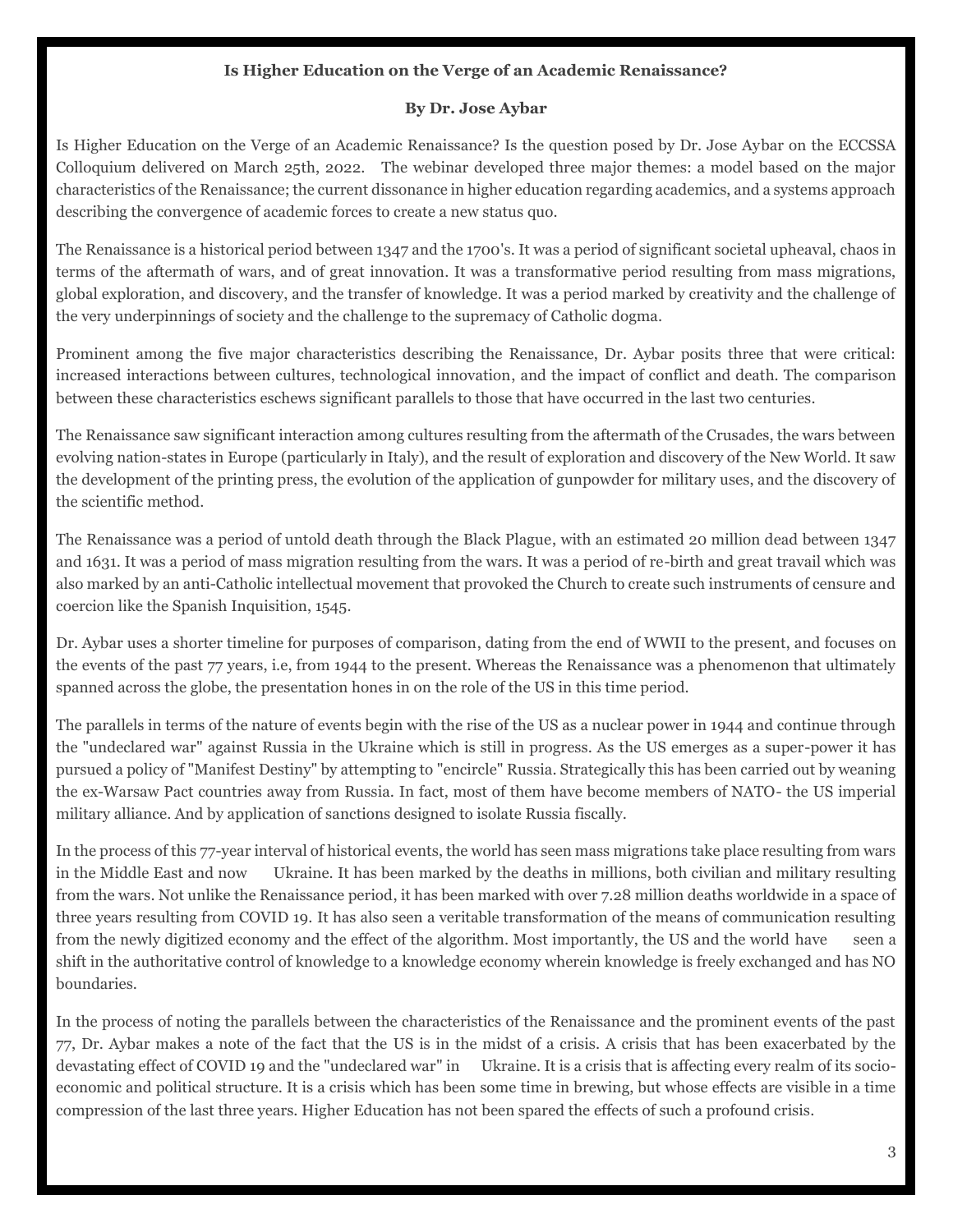Dr. Aybar notes that higher education is not a priority for the US in terms of its spending categories. He describes the status of Higher Education as one wherein there has been a public hue and cry for outcomes which has resulted in structural reforms on the business infrastructure of Higher Education, but that very little has been done on the academic side. The changes in Higher Education have highlighted structural reforms theoretically leading to increased economic efficiency. It is also noted that the COVID 19 pandemic highlighted a significant drop in enrollment which has continued. The pandemic caused two things to happen which are worthy of note: 1.) Forced academic content to be fitted into courseware; and, inter alia, 2.) Limited the nature of the exchange between professor and student.

He further states that there are three major constraints that are impeding the evolution of Higher Education in the US. These are 1.) the Carnegie Unit; 2.) Governmental Policies and Procedures; and 3.) Administrative Diversity Oversight Committees.

On the first, he reminded the audience that the Carnegie Unit was created in 1936 in response to a pension crisis for teachers in the US. It was a measure of time on task. As the system evolved, knowledge for the given course has to be fitted within a given timeframe, and student achievement is measured by completion of "time on the seat "as it were. Increasingly, there has been an attempt to make it a quality measure of outcomes, but this has not yielded positive results.

On the second, Dr. Aybar referred specifically to the Higher Education Act of 1965, and simply noted that this has now become a patchwork of bills that are primarily concerned with "making Higher Education access more equitable." This patchwork of bills has nothing to do with the academic side of Higher Education. And on the third, Dr. Aybar explained that the various Administrative Diversity Oversight Committees which have arisen in the past couple of years were a reaction to President Trump's initiative to have the US Department of Justice probe into the misapplication of the Affirmative Action process in Higher Education. An initiative which was thereafter canceled by the Biden Administration. The Committees have now enjoined in the Higher Education dialogue regarding "freedom of speech" as well hiring practices. They are a manifestation of the Council of Trent initiative in 1545.

The above-noted constraints in addition to the already brewing crisis conditions caused by dwindling enrollments, student dissatisfaction with the content of education, and the dissatisfaction of the private sector regarding the utility of degrees, are calling into question the value of education. To that, you must add the rising cost of education. The combination of above noted factors is creating the conditions for a full-scale review of the curriculum and the functions of education in the US Higher Education system. For the first time in its history, Higher Education is becoming, in system terms, an open system wherein function and structure are candidates for review. Is Higher Education on the Verge of an Academic Renaissance?

Thank you!